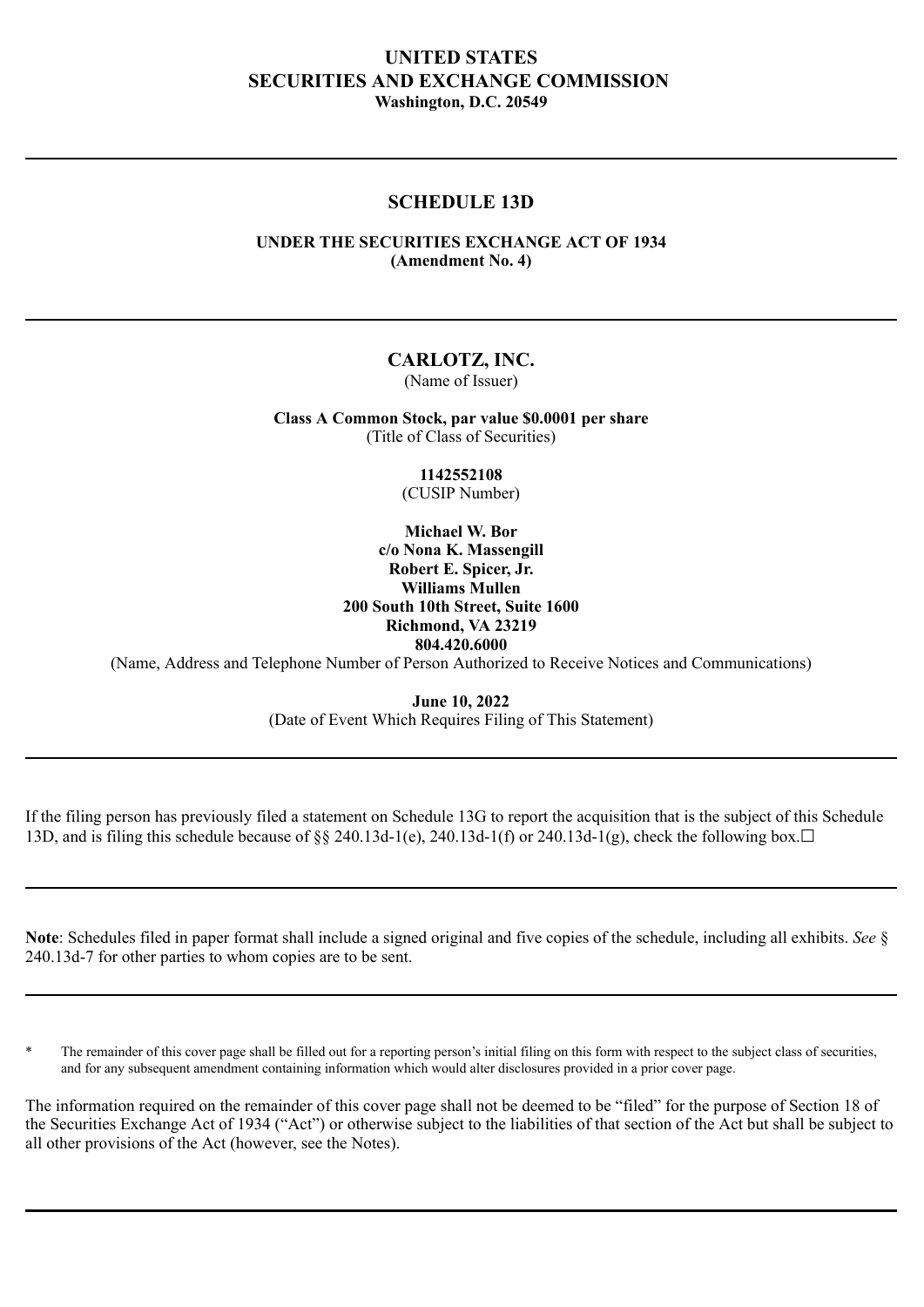#### CUSIP No. 1142552108

| 1.                | Name of Reporting Person                                                                |            |                                                                   |  |  |  |
|-------------------|-----------------------------------------------------------------------------------------|------------|-------------------------------------------------------------------|--|--|--|
|                   |                                                                                         |            |                                                                   |  |  |  |
| 2.                | Michael W. Bor<br>Check the Appropriate Box if a Member of a Group                      |            |                                                                   |  |  |  |
|                   | (a) $\Box$                                                                              |            |                                                                   |  |  |  |
|                   |                                                                                         | (b) $\Box$ |                                                                   |  |  |  |
|                   |                                                                                         |            |                                                                   |  |  |  |
| 3.                | <b>SEC Use Only</b>                                                                     |            |                                                                   |  |  |  |
| 4.                | Source of Funds                                                                         |            |                                                                   |  |  |  |
|                   |                                                                                         |            |                                                                   |  |  |  |
|                   | O <sub>O</sub>                                                                          |            |                                                                   |  |  |  |
| $\overline{5}$ .  | Check if Disclosure of Legal Proceedings Is Required Pursuant to Items $2(d)$ or $2(e)$ |            |                                                                   |  |  |  |
|                   | $\Box$                                                                                  |            |                                                                   |  |  |  |
| 6.                |                                                                                         |            | Citizenship or Place of Organization                              |  |  |  |
|                   |                                                                                         |            |                                                                   |  |  |  |
|                   | <b>United States</b>                                                                    |            |                                                                   |  |  |  |
|                   |                                                                                         | 7.         | Sole Voting Power                                                 |  |  |  |
|                   |                                                                                         |            |                                                                   |  |  |  |
|                   | Number of<br>Shares                                                                     | 8.         | 6,619,093(1)<br><b>Shared Voting Power</b>                        |  |  |  |
|                   | Beneficially                                                                            |            |                                                                   |  |  |  |
|                   | Owned by                                                                                |            | 1,305,186(2)                                                      |  |  |  |
|                   | Each                                                                                    | 9.         | Sole Dispositive Power                                            |  |  |  |
|                   | Reporting                                                                               |            |                                                                   |  |  |  |
|                   | Person<br>With                                                                          | 10.        | 6,619,093(1)<br><b>Shared Dispositive Power</b>                   |  |  |  |
|                   |                                                                                         |            |                                                                   |  |  |  |
|                   |                                                                                         |            | 1,305,186(2)                                                      |  |  |  |
| $\overline{11}$ . |                                                                                         |            | Aggregate Amount Beneficially Owned by Each Reporting Person      |  |  |  |
|                   |                                                                                         |            |                                                                   |  |  |  |
|                   | 7,924,279 (1)(2)                                                                        |            |                                                                   |  |  |  |
| 12.               |                                                                                         |            | Check if the Aggregate Amount in Row (11) Excludes Certain Shares |  |  |  |
|                   | $\Box$                                                                                  |            |                                                                   |  |  |  |
| $\overline{13}$ . | Percent of Class Represented by Amount in Row (11)                                      |            |                                                                   |  |  |  |
|                   |                                                                                         |            |                                                                   |  |  |  |
| 14.               | $6.9\%$ (3)<br>Type of Reporting Person                                                 |            |                                                                   |  |  |  |
|                   |                                                                                         |            |                                                                   |  |  |  |
|                   | IN                                                                                      |            |                                                                   |  |  |  |

(1) Consists of 5,177,050 shares of Class A common stock and 1,442,043 shares of Class A common stock issuable upon exercise of options.

(2) Consists of 952,593 shares of Class A common stock held in trust by Katherine G. Bor, Trustee of the Michael W. Bor 2020 Irrevocable Family Trust dated October 16, 2020 (the "Family Trust") and 352,593 shares of Class A common stock held in trust by Michael W. Bor, Trustee of the Michael W. Bor 2020 Qualified Grantor Retained Annuity Trust dated October 16, 2020 (the "GRAT Trust").

(3) Calculations of percentage ownership in this Schedule 13D are based upon a total of 114,218,814 shares of Class A common stock outstanding as of May 6, 2022, as reported in CarLotz Inc.'s Form 10-Q filed with the Securities and Exchange Commission on May 9, 2022. The percentage ownership of Michael W. Bor also takes into account 1,442,043 shares of Class A common stock issuable upon the exercise of options to acquire shares of Class A common stock owned by Mr. Bor that are exercisable within 60 days.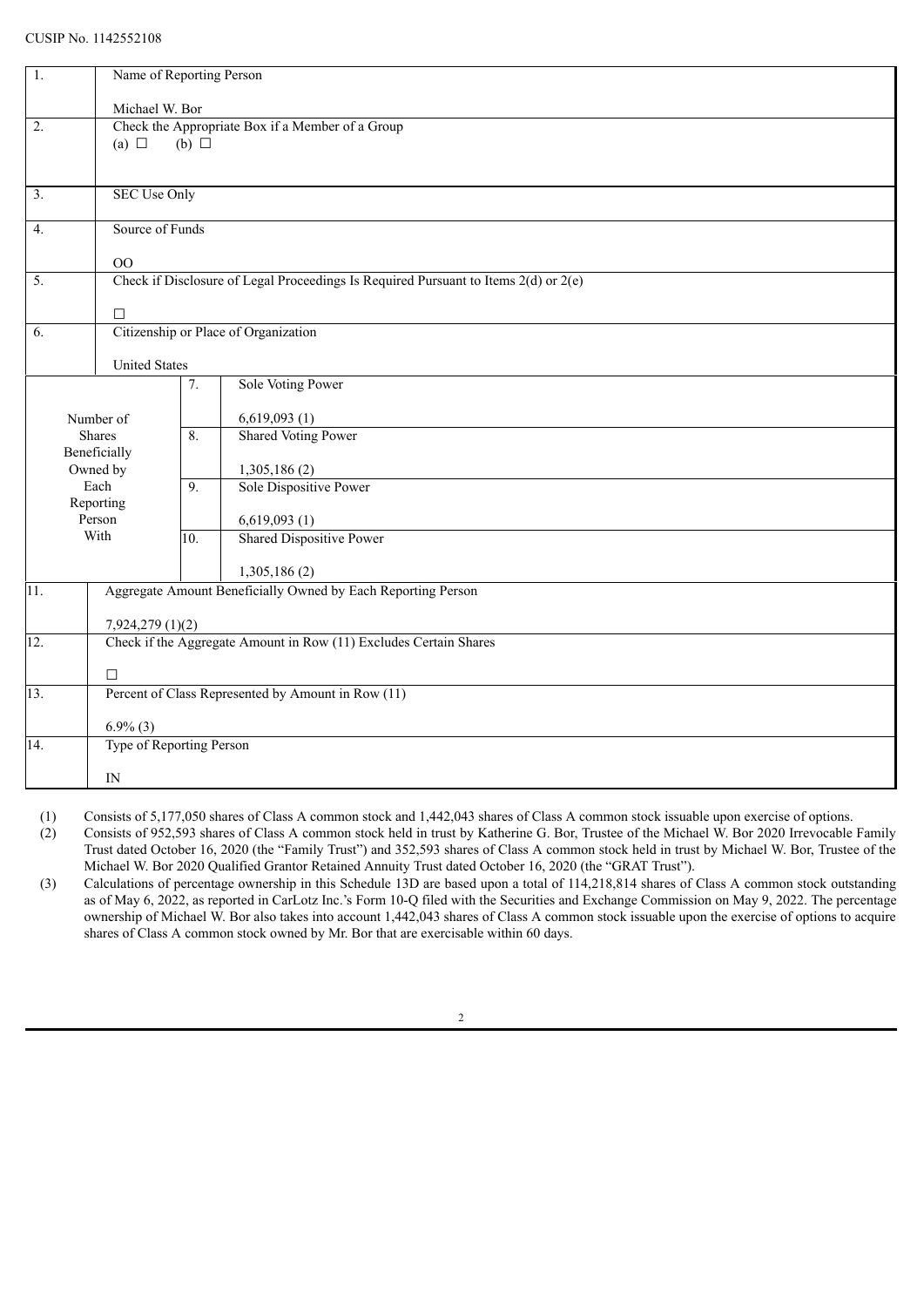#### **Explanatory Note**

This Amendment No. 4 to Schedule 13D (this "Amendment No. 4") is being filed by the Reporting Person and relates to the Class A common stock, par value \$0.0001 per share (the "Class A common stock"), of CarLotz, Inc. (the "Issuer"). This Amendment No. 4 amends and supplements the Schedule 13D filed by the Reporting Person with the United States Securities and Exchange Commission (the "SEC") on February 1, 2021, as amended and supplemented by Amendment No. 1, Amendment No. 2 and Amendment No. 3 filed by the Reporting Person with the SEC on March 18, 2022, May 18, 2022 and June 1, 2022, respectively (the "Existing Schedule 13D").

Capitalized terms used in this Amendment No. 4 but not otherwise defined herein shall have the meanings ascribed to them in the Existing Schedule 13D. Except as specifically amended hereby, items in the Existing Schedule 13D remain unmodified.

## **Item 5. Interest in Securities of the Issuer**

.

Items 5(a), (b) and (c) are hereby amended and restated in their entirety as follows:

(a) As of June 10, 2022, the Reporting Person may be deemed to beneficially own an aggregate of 7,924,279 shares of the Issuer's Class A common stock, representing approximately 6.9% of the outstanding shares of Class A common stock, and consisting of 5,177,050 shares of Class A common stock and 1,442,043 shares of Class A common stock issuable upon exercise of options owned directly by the Reporting Person, 952,593 shares of Class A common stock held in the Family Trust and 352,593 shares of Class A common stock held in the GRAT Trust. 1,442,043 options to purchase shares of Class A common stock are exercisable as of June 10, 2022.

(b) As of June 10, 2022, the Reporting Person has:

- sole power to vote or direct the vote of 6,619,093 shares of Class A common stock;
- shared power to vote or direct the vote of 1,305,186 shares of Class A common stock;
- sole power to dispose or direct the disposition of 6,619,093 shares of Class A common stock;
- shared power to dispose or direct the disposition of 1,305,186 shares of Class A common stock.

(c) Since the filing of the Reporting Person's most recent Schedule 13D with respect to the Issuer, the Reporting Person engaged in the following transactions in the Issuer's Class A common stock through a broker-dealer on the open market between June 1, 2022 and June 10, 2022:

| <b>Trade Date</b> | Buy/Sell | No. of Shares | Price $(1)$ |
|-------------------|----------|---------------|-------------|
| June 1, 2022      | Sell     | 150,000       | \$0.54(2)   |
| June 2, 2022      | Sell     | 150,000       | \$0.53(3)   |
| June 3, 2022      | Sell     | 150,000       | \$0.53(4)   |
| June 6, 2022      | Sell     | 150,000       | \$0.55(5)   |
| June 7, 2022      | Sell     | 175,000       | \$0.61(6)   |
| June 8, 2022      | Sell     | 150,000       | \$0.58(7)   |
| June 9, 2022      | Sell     | 125,000       | \$0.53(8)   |
| June 10, 2022     | Sell     | 187.443       | \$0.48(9)   |
|                   |          |               |             |

 (1) The prices reported in this column represent the weighted average price for each trade date. The Reporting Person undertakes to provide to the staff of the SEC, upon request, full information regarding the number of shares sold at each separate price within the ranges set forth in footnotes (2) through (9) below.

- (2) These shares were sold in multiple transactions at prices ranging from \$0.51 to \$0.56, inclusive.
- (3) These shares were sold in multiple transactions at prices ranging from \$0.51 to \$0.55, inclusive.
- (4) These shares were sold in multiple transactions at prices ranging from \$0.51 to \$0.54, inclusive.
- (5) These shares were sold in multiple transactions at prices ranging from \$0.52 to \$0.58, inclusive.
- (6) These shares were sold in multiple transactions at prices randing from \$0.55 to \$0.62, inclusive.
- (7) These shares were sold in multiple transactions at prices ranging from \$0.56 to \$0.61, inclusive.
- (8) These shares were sold in multiple transactions at prices ranging from \$0.51 to \$0.57, inclusive.
- (9) These shares were sold in multiple transactions at prices ranging from \$0.47 to \$0.51, inclusive.